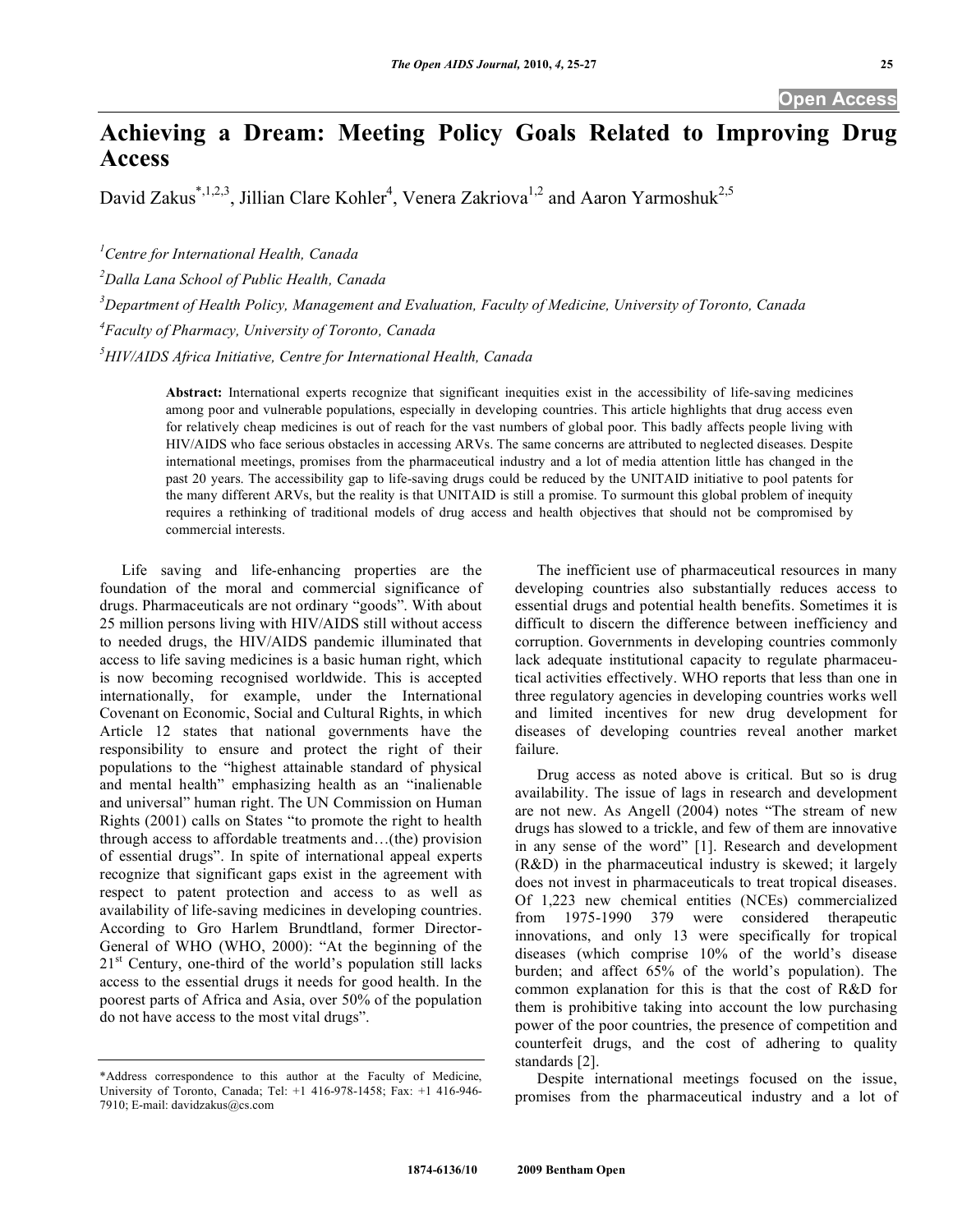media attention, little has changed in the past 20 years. Updating the NCEs data to 2004 reveals that, since 1990, among the 163 new NCEs only 4 NCEs were for neglected diseases (malaria and leishmaniasis) [3]. Developing countries represent a relatively small proportion of the global pharmaceutical market with only 20%, though they represent 80% of world's population. Most people in these countries must pay out of pocket for needed drugs and simply don't have the resources to do so. This leads to limited market incentives for the development of new drugs specific to their diseases (including many tropical diseases).

 Drug access, even for relatively cheap medicines, is out of reach for the vast numbers of global poor [4,5]. This relates particularly to people living with HIV/AIDS. An estimated 33 million people were living with HIV in 2007, and 1/3 of them also had TB. In response towards universal access and the scaling up priority of HIV/AIDS interventions in the health sector by WHO, UNAIDS, the Global Fund, PEPFAR and UNICEF (2008) nearly 3 million people are now receiving anti-retroviral therapy (ART) in low and middle income countries. However, this still represents only about 20% of those in need of these life saving drugs. And, there are more than 3 million new infections each year (and about 2.5 million deaths).

 People living with HIV/AIDS in badly affected countries suffer from other obstacles in accessing their needed antiretroviral drugs (ARVs), including weak healthcare systems; lack of trained staff & "brain drain", all of which calls strongly for the designing and implementation of task shifting (i.e., the shifting of responsibilities from higher trained personnel to lower trained ones, who can well handle the delegation); sustainable long-term financing; poor follow-up of babies born to HIV-positive mothers (in 2007, less than 4 per cent of such babies received proper treatment (Media Global, 2008); HIV and TB services are insufficiently integrated and too many people are losing their lives because they are unable to access life-saving medications for both diseases. It is best to integrate these services within the existing health care systems to strengthen them so that other desired targets can also be achieved.

 As part of Millennium Development Goal #4 is to reduce child mortality with the target of reducing by two thirds the mortality rate among children under five by 2015, UNICEF reports that six million out of the eleven million children who die needlessly each year in developing countries could be saved by low-tech interventions, including access to essential medicines such as antibiotics. Ill-adapted and high cost drugs are challenges to children. Generally, most drugs currently available are not suited for use in resource-limited settings as they are either powders that need to be mixed with water or bitter-tasting syrups that also require refrigeration. According to Karen Day, pharmacist coordinator at Medecins Sans Frontieres' (MSF) Campaign for Access to Essential Medicines: "So few children are born with HIV in developed countries that research into pediatric formulations is not a priority for pharmaceutical companies" [6]. A real challenge that treatment providers, including MSF, are facing is high prices for newer ARVs. People need to be able

to have access to newer drugs to give them alternatives when they experience the side effects of their current drugs, or when they develop drug resistance. For these situations, they need access to new, more potent and less-toxic drugs. However, there is a serious price increase for a 'second-line' treatment regimens, from nine-fold to up to 17-fold in some middle-income countries where the drugs are patented and treatment providers must buy the product from the originator company.

 The same concerns are attributed to neglected diseases, particularly infectious illnesses affecting developing countries that lack effective, affordable and easy to use drug treatments (e.g. malaria, tuberculosis, sleeping sickness). The public sector remains on the outside of drug development putting most of the critical decision making in the domain of the pharmaceutical industry, which prioritizes its R&D to marketable, profitable drugs (i.e. cancer, heart disease, depression, obesity, hair loss). Neglected diseases can be treated - but in most cases, treatments are antique (over 70 years old), becoming less effective, or nonexistent. While neglected diseases do represent some kind of marketable profit (e.g. malaria, AIDS), most neglected diseases have no marketing opportunities or purchasing power and fall completely outside the pharmaceutical market [7]. This leads to the conclusion that we should not rely on the pharmaceutical industry to voluntarily invest in research and development for the neglected and most neglected diseases.

 Accordingly, NGOs responding to the acute need have come forward to pressure key stakeholders, both in the government and industry. Some of these leading NGOs include: Global Treatment Action Group; People's Health Movement; International Partners in Health; Essential-drugs.org; Third World Network; Global Forum for Health Research; and Drugs for Neglected Diseases Initiative (DNDi). Supportive initiatives also come from Medicines Sans Frontieres (MSF), an international humanitarian aid NGO, who in 2003 established DNDi. MSF formalized DNDi by uniting the work of five public sector institutions: Oswaldo Cruz Foundation (Brazil); Indian Council for Medical Research; Kenya Medical Research Institute; Ministry of Health of Malaysia; and Institute Pasteur (France).

 DNDi brings together different players involved in clinical trials, treating neglected patients and enhancing the drug manufacturing capacities of developing countries [8]. DNDi currently focuses mainly on three neglected diseases. The first is sleeping sickness (Human African Trypanosomiasis) that infects 50,000 – 150,000 people yearly, is fatal if not treated and is localized only in sub-Saharan Africa. The second is Visceral Leishmaniasis (or Black Sickness/Kala-Azar) that affects over 12 million people, and is located in over 80 particularly poor countries. The third is Chagas disease (another human form of trypanosomiasis) which is highly prevalent and localized in Latin America, and affects 8 million, mainly children. DNDi also focuses on malaria that presents in over 100 countries infecting 350- 500 million persons yearly, and causes over 1 million deaths per year (3000 deaths per day). DNDi aims to have 6-7 drugs registered through its 12 year initiative by 2015. The cost of this initiative is over US\$250 million, with the R&D stages being the most expensive. Currently, DNDi has ten